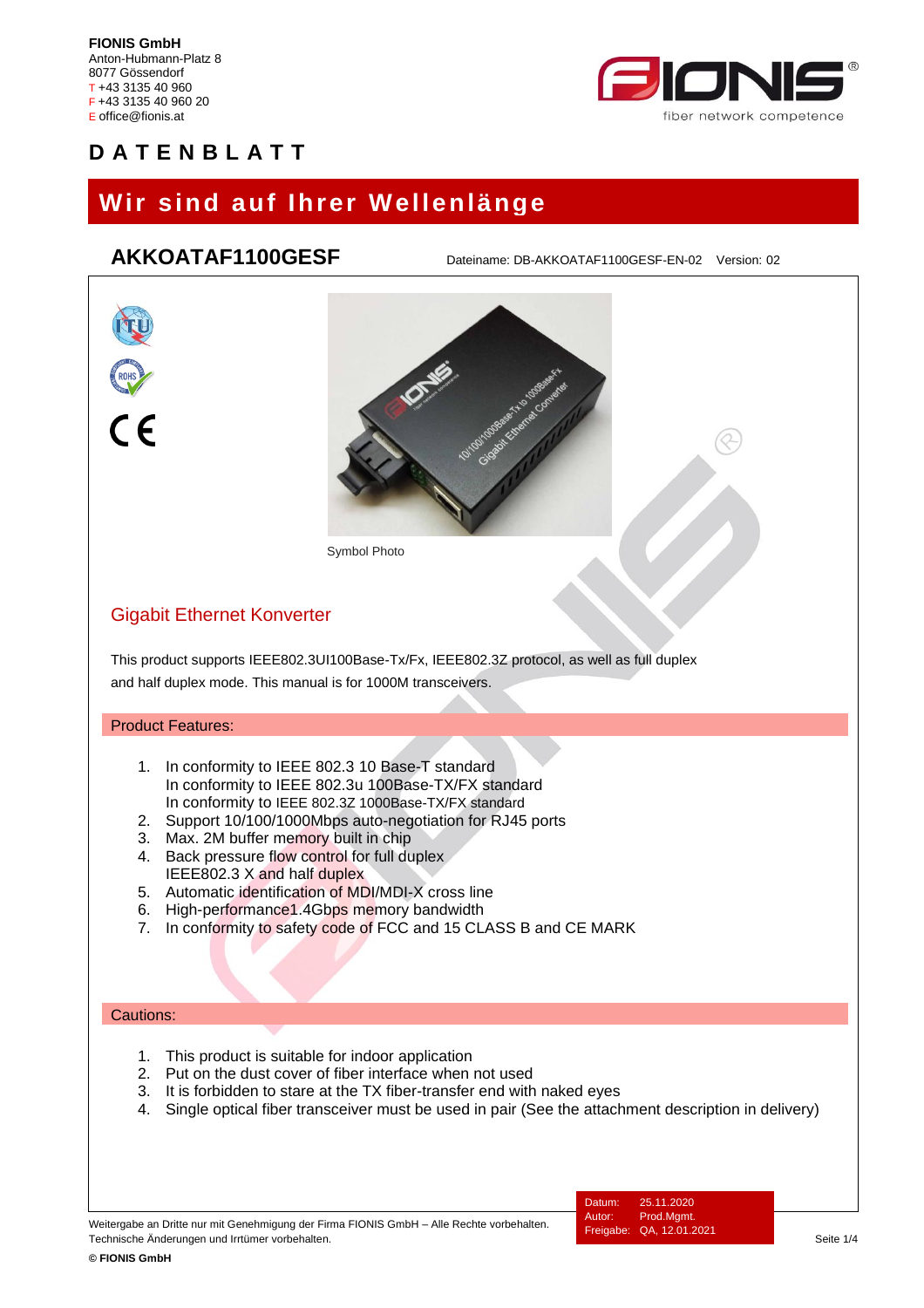

# **Wir sind auf Ihrer Wellenlänge**

## AKKOATAF1100GESF Dateiname: DB-AKKOATAF1100GESF-EN-02 Version: 02

| <b>Technical Parameters:</b>                                                                                                                                                                                                                                                                  |                                    |                              |                           |                                                      |                 |  |  |  |
|-----------------------------------------------------------------------------------------------------------------------------------------------------------------------------------------------------------------------------------------------------------------------------------------------|------------------------------------|------------------------------|---------------------------|------------------------------------------------------|-----------------|--|--|--|
| Standard Protocol: IEEE 802.3 10 Base-T standard<br>$1_{\cdot}$<br>IEEE 802.3u 100Base-TX/FX standard                                                                                                                                                                                         |                                    |                              |                           |                                                      |                 |  |  |  |
| IEEE 802.3Z 1000Base-TX/FX standard<br>2.<br>Connector: Port-1 1x RJ45 Copper-Port, 10/100/1000 auto-negotiation<br>Port-2 Gigabit Fiberport with 1 or 2 SC/PC Connectors<br>Operation mode: full duplex mode or half duplex mode<br>3.<br>outside: 5V DC 1A<br>Power supply parameter:<br>4. |                                    |                              |                           |                                                      |                 |  |  |  |
| built-in: 110-265V AC 48VDC<br>5. Environmental temperature: 0°C -60 °C<br>6. Relative humidity: 5%-90%<br>TP cable: Cat5 UTP cable<br>7.                                                                                                                                                     |                                    |                              |                           |                                                      |                 |  |  |  |
| Transfer fiber: multi-mode: 50/125, 62.5/125 µm<br>8.<br>single mode: 8.3/125, 8.7/125, 9/125 or 10/125 µm<br>External power supply: 26mm x 70mm x 95mm<br>9.<br>Dimensions:<br>(can be installed in 19" 2U 14slots rack-mount chassis)<br>Internal power supply: 40mm x 110mm x 140mm        |                                    |                              |                           |                                                      |                 |  |  |  |
| <b>Product Information &amp; Transmission Characteristics:</b>                                                                                                                                                                                                                                |                                    |                              |                           |                                                      |                 |  |  |  |
|                                                                                                                                                                                                                                                                                               |                                    |                              |                           |                                                      |                 |  |  |  |
| <b>Description</b>                                                                                                                                                                                                                                                                            | <b>Fiber mode</b>                  | ТX<br><b>Power</b>           | <b>RX</b><br><b>Power</b> | Wavelength                                           | <b>Distance</b> |  |  |  |
| AKKOATAF1100GEMM05                                                                                                                                                                                                                                                                            | Multi-<br>mode dual fiber          | $-17 - -$<br>12 <sup>2</sup> | $<< -20.0$                | 850 <sub>nm</sub>                                    | 550m            |  |  |  |
| AKKOATAF1100GESM20                                                                                                                                                                                                                                                                            | Single-<br>mode dual fiber         | $-3 - -8$                    | $<< -23.0$                | 1310nm                                               | 20 Km           |  |  |  |
| AKKOATTS1000GESM20A<br>AKKOATTS1000GESM20B                                                                                                                                                                                                                                                    | Single-<br>mode single fiber       | $-8 - -3$                    | $<< -23.0$                | A side:Tx1550nm/Rx1310nm<br>B side:Tx1310nm/Rx1550nm | 20 Km           |  |  |  |
| AKKOATTS1000GESM40A<br>AKKOATTS1000GESM40B                                                                                                                                                                                                                                                    | Single-<br>mode single fiber       | $-3 - 0$                     | $<< -23.0$                | A side:Tx1550nm/Rx1310nm<br>B side:Tx1310nm/Rx1550nm | 40 Km           |  |  |  |
| AKKOATAF1100GESF                                                                                                                                                                                                                                                                              | 10/100/100 TX<br>1000 Base-X       | <b>SFP</b>                   | <b>SFP</b>                | <b>SFP</b>                                           | <b>SFP</b>      |  |  |  |
| AKKOATAF1000GESF                                                                                                                                                                                                                                                                              | 100/1000 Base-X<br>100/1000 Base-X | <b>SFP</b>                   | <b>SFP</b>                | <b>SFP</b>                                           | <b>SFP</b>      |  |  |  |

Weitergabe an Dritte nur mit Genehmigung der Firma FIONIS GmbH – Alle Rechte vorbehalten. Technische Änderungen und Irrtümer vorbehalten.<br>Technische Änderungen und Irrtümer vorbehalten. Seite 2/4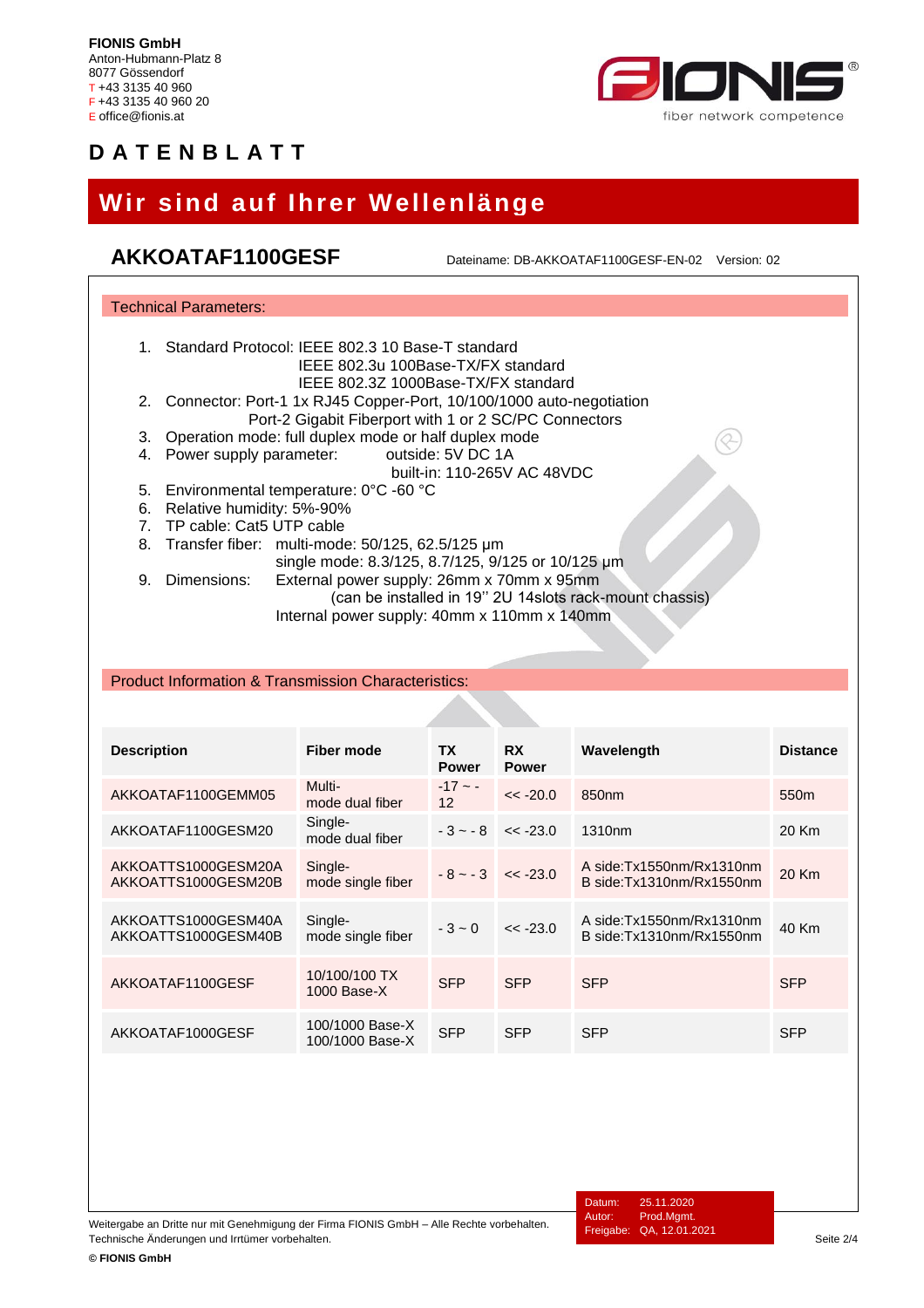

# **Wir sind auf Ihrer Wellenlänge**

**AKKOATAF1100GESF** Dateiname: DB-AKKOATAF1100GESF-EN-02 Version: <sup>02</sup>

### Troubleshooting:

- 1. Device is not matched. Please select the corresponding network device according to the transfer rate of the product (10Mbps or 100Mbps) when connected to other network devices (network card, hub, switch).
- 2. Line loss is excessive during the fiber wiring. Excessive loss in connector plug-in and fiber soldering welding, and excessive intermediate nodes may cause excessive loss rate or abnormal operation.

### Installation:

1. Interface

RJ-45 interface

The transmission media adopts CAT5 twisted-pair with typical length of 100 meter.

It features the function of automatically identifying the through line and cross wire.

### Fiber interface

SC/ST fiber interface is of duplex mode type, including two interfaces, namely TX and RX. When the two sets of optical transceiver are interfaced or connected to switch with fiber interface, the fiber is in cross connection, namely "TX-RX", "RX-TX" (direct butting for single optical fiber).

### 2. Connection

The network device (work station, hub or switch) with RJ-45 interface is connected to RJ-45 jack of optical transceiver through twisted-pair. And the multi/single mode fiber is connected to SC/ST fiber interface of the optical transceiver. Then switch on. The corresponding LED is on for correct connection.

(See the table below for the LED indicator lamp)



Table 1 : Front panel for single fiber media converter-



Table 2 : Front panel for dual fiber media converter

Explanation for LED indicator lamp

LED indicator lamps serve as device monitoring and trouble display.